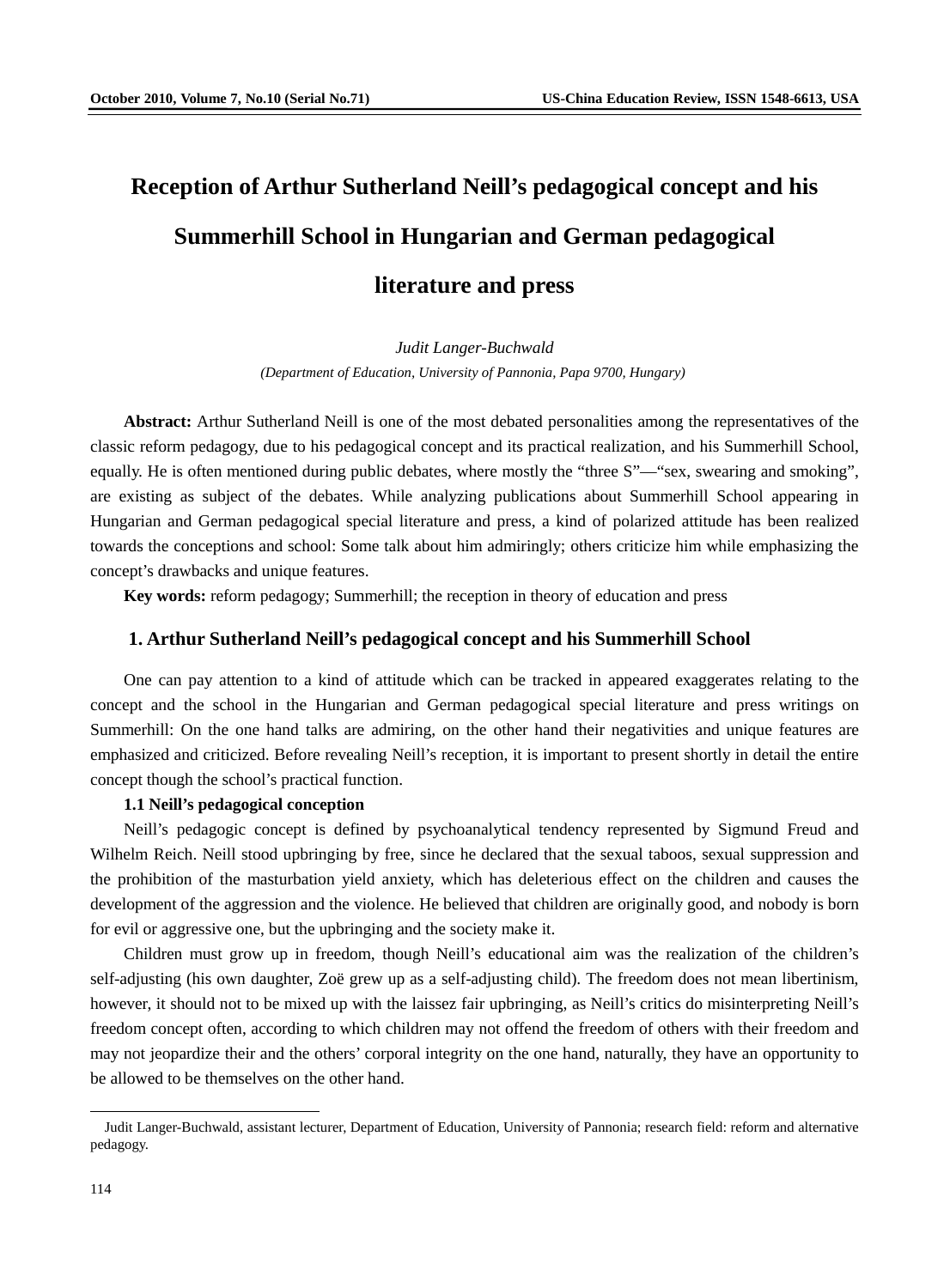The adults and the children are equal, in the real sense of the word (not an unreal equality rules between the teachers and pupils, as it can be experienced in the schools), because of this, the education renounces the authoritarianism, the adult management and suggestive influence in the upbringing (in a religious and ethical look, as well) (Neill, 2005).

#### **1.2 The Summerhill School**

The Summerhill School, which Neill founded in Leiston, England, in 1921, is the first free school. His aim of founding the institute was to tailor the school to the children, not to tailor the children to the school. It worked as an experimental school of antiauthoritarian upbringing when started, but it works as a demonstrational school today. As it is usual in England, this school is a boarding institution, which is attended by young people at ages of 5-16. The lessons are obligatory only for teachers, so the students have right to decide what and when they want to study, due to this, it is not obligatory to attend school lessons. Unique methods, which would be typical of Summerhill School, are not applied on the lessons. Similarly to other reform-pedagogical conceptions, they disregard the gradation, even so, there is no failings in the oral assessment at all. Neill emphasized the significance of acquisition through free games instead of the curriculum, in the childhood learning. The children have a number of opportunities to take part in activities apart from the lessons (e.g., workshops, gardening, riding and dramatic society), in which they are for interest than for learning—in the traditional sense.

One of the most characteristic elements of the school's function is the local government, members of which are children and teachers, they are equal and both have the right to vote. This assembly decides the questions concerning the school (except the teachers' uptake and dismissal and the financial affairs). There are approximately two hundred rules, which concern equally the children and adults, and the local government brings them on the base of voting. The assembly decides what should be the punishment in case of the contravention of valid rules in the school (Neill, 2005).

### **2. Reception of Neill's pedagogical conception and Summerhill School in Hungarian pedagogical special literature and press**

Neill's pedagogical concept and his Summerhill School exist among the less negotiated and researched reform-pedagogical concepts in the Hungarian pedagogical literature and press, which influences his reputation largely in the field of pedagogy among experts, researchers and educators.

### **2.1 Peter Foti's papers on Summerhill in Hungarian**

Peter Foti, who is one of Summerhill enthusiastic fans, writes in Hungarian, gives lectures and attends radio talks, where the topic is the free schools, mainly focus is on Summerhill School. He is an electrical engineer, but he studied pedagogy and worked for "Orszagos Pedagogiai Kozpont" (National Center for Pedagogy). He lived in Austria and dealt with alternative pedagogic movements (Foti, 2008), recently. Because of this, his writings cannot be enumerated to the pedagogical special literature. After Neill's publication of his book *Summerhill—A Radical Approach to Child Rearing* in Hungarian, Foti in his writings (2004, 2005, pp. 75-87; 2005, 2006, pp. 28-37), radio talks (2005) and lectures (2007) talked about Summerhill and Neill's pedagogical concept with ecstasy; by his own acknowledgement, Summerhill is Foti's kind of beloved school and, his own child would have attended this school if it would not be in England (Foti, 2006). This reflects his enthusiasm and criticizes neither the concept, nor the school.

In Foti's papers on Neill's conception and Summerhill, one may face expressions often like,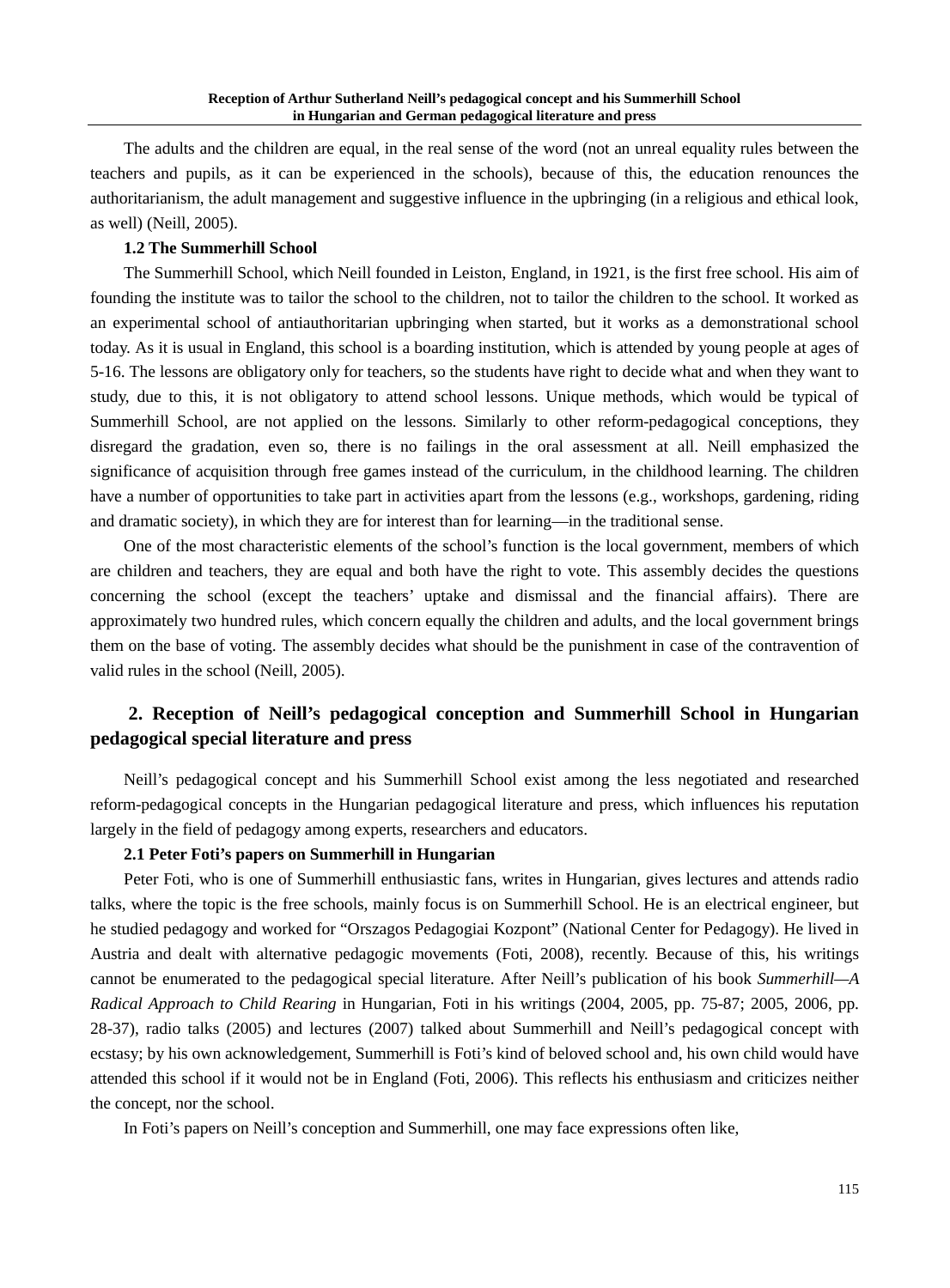"Neill, as a radical scholar of theory of education"; "On Neill's opinion, freedom without libertinism is a revolutionary conception"; "Schools do not go away in radicalism to Summerhill" (Foti, 2005; 2006);

and on his opinion,

"Neill differs from the rest of the reform educators, because he wants to reform not only the teaching, but the entire school" (Foti, 2005).

It is important to emphasize that Foti, in his writings, does not affect Neill's views on childhood's sexuality and masturbation.

#### **2.2 Valeria Majzik:** *Summerhill—What We Shall Do With It?*

Majzik's (1997) paper entitled "Summerhill—What We Shall Do With It?" appeared in a Hungarian pedagogical journal *School Culture* (*Iskolakultura)* eight years before the publication of Neill's (2005) book *Summerhill—A Radical Approach to Child Rearing*. Already, the title itself "Summerhill—What We Shall Do With It?" shows a sort of perplexity: Place of Summerhill can be found difficultly in the row of the reform-pedagogy concepts, due to its individuality and radicalism, it can be less assigned into the usual reform-pedagogy categories. Opposite to Peter Foti's views, Valeria Majzik's approaches about Summerhill and Neill's concept are with objectivity and critical outlook. Acknowledging advantages of the Neill's notion of school, she stressed that, "It is not possible to use it fully (the concept) for the school's reformation", "(school) isolation and the compelling strength of implementation of the concept", as to the school works as a boarding institution. On Majzik's views, Neill errs into extremities in connection with his theories of learning: He rejected the course books, certain expected knowledge and lessons (Majzik, 1997). The author of the study confronts the objectives of the traditional pedagogy, "Which is taking aim at fixing the child", when it presupposes that the child is bad, it is necessary to improve it—with Neill faith in children's original goodness. She interpreted Neill's pedagogy as a radical turning against the traditional pedagogy which causes its isolation ("pedagogical island-existence") (Majzik, 1997).

#### **2.3 Bruno Bettelheim:** *Summerhill: For and Against*

However, although who is not a Hungarian author, it can be read in the study of Hungarian Bruno Bettelheim which appeared in 1973, in the anthology named "Pedagogies on the Turn of the Millennium", entitled *Summerhill: For and Against*. Commenting Neill's activity, Bettelheim emphasized the fact that many people misunderstand Neill's thoughts and apply his educational principles, school, his teachings inadequately. Bettelheim saw the reason of this in Neill's readers' lawsuit concept, views and how they interpret the readings.

In the study, Bettelheim accepted Neill's hypotenuse educational concept, however, he criticizes it on some points: "The explanation of the 'big clinician of the upbringing' is inaccurate and naïve; he avoids theoretical questions", and calls the readers' attention to that, "It is necessary to apply Neill teachings flexibly since if we take it according to a word we make a fool of him". He considered that the school's successfulness depends on a person, since "Summerhill is nothing else than extension of his own (Neill's–author's comment) personality". Bettelheim also presupposed that it would not lead to success if a man with a smaller format would try to apply Neill's educational method, and its consequence will be chaos. He justified this hypothesis by Neill's considerable deficiencies regarding to the psychoanalysis, which he could counterbalance with his child respect (Bettelheim, 1998).

Bettelheim disagreed with Neill's views on sexuality, too. Accordingly to Bettelheim's opinion, neither the repressed sexuality, the prohibition of the masturbation, nor the remorse derived from this are the agents of violence and aggression (Bettelheim, 1998).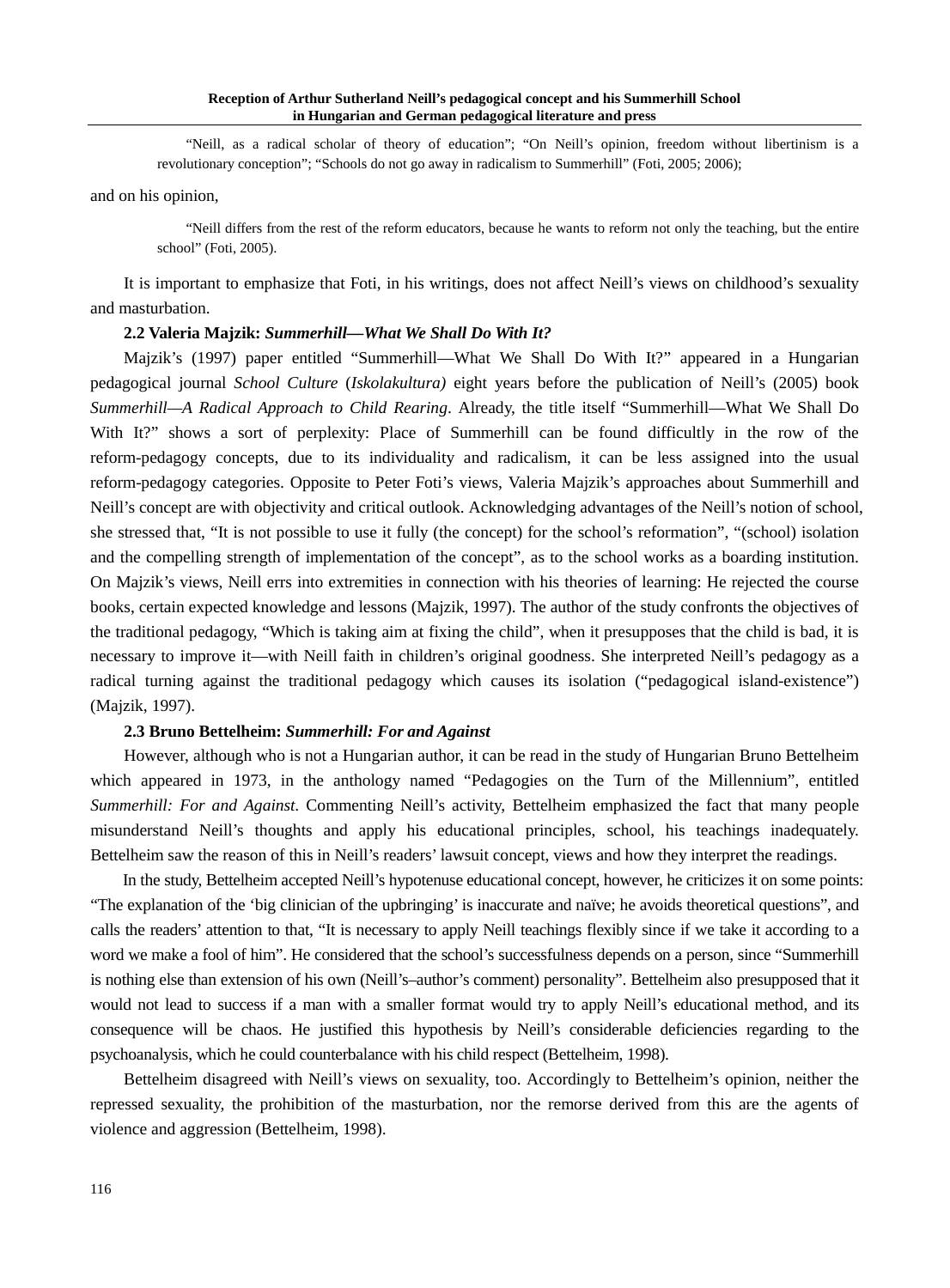#### **2.4 Judit Benda:** *Where Freedom is Not a Utopia*

Benda's (2007) article entitled "Where the Freedom Is Not a Utopia" appeared in the 1st number of a daily newspaper *Nepszava (People's Voice)* in September of 2007, in connection with the beginning term of the September. She dyed an idyllic and positive picture about Summerhill for the reader, "Summerhill School presumably is the world's most cheerful school", where to go on lessons is not obligatory, it is possible to play with interest or to take part in an interesting activity, the children may decide freely, etc.. She emphasized the school's main characteristic is not only opposite to the traditional sense of learning, to the accentuation, the importance of learning through activities selected freely, but contrasts it with the rest of the alternative schools, according to which, "They only sweeten the bitter pill, for example, they study playing what does learning mean, the emphasis is always on the learning yet though, if I like it, if not"*.*

Benda considered the school's only drawback that it is a private institution and it is necessary to pay tuition fee, "For this, only the wealthier families' children may be given the utopia" (Benda, 2007).

## **3. Reception of Neill's pedagogical conception and Summerhill School in the German pedagogical special literature and press**

There is much more interest towards Neill's pedagogical concept and his school in Germany than in Hungary. The entirely different from usual school practice, received bigger publicity, primarily in the national sheets and journals.

#### **3.1 Doreen Hunger: "Sexual Pedagogy in Summerhill (Sexualpädagogik in Summerhill)"**

Doreen Hunger's paper entitled "Sexual Pedagogy in Summerhill" appeared in 2004 deals with questions affecting the sexuality in Neill's educational concept. She undertook the clarification of misinterpretations and misunderstandings around the taboo-free treatment of sexuality. After the short presentation of basic principles of anti-authoritarian upbringing in Summerhill, she negotiated questions like Neill's ideas on sexuality, including his thoughts on childhood sexuality in comparison with Sigmund Freud's views about childhood psychosexual development, the treatment of masturbation in Summerhill, the sex education, the nakedness, the pregnancy, the abortion and the questions of the homosexuality (Hunger, 2004).

### **3.2 Reflections on doctrine supervision examination concerning Summerhill School, in German press**

The obvious difference among the appeared writings and articles in Hungarian and German is that the repeated doctrine supervision examination concerning Summerhill School created any kind of stir in Hungary while it found a considerable interest in the German press. The articles, according to this, appeared in time of the scandals around the school's doctrine supervision examinations in more considerable journals in Germany.

The England Office for Standard in Education (OFSTED) was established for controlling the execution of the detailed central curriculum. OFSTED is independent from the state office concerning former teachers and non-educators. The office examined—in case of non-state schools (These do not receive a state support in England)—whether the children receive suitable treatment and study in proper circumstances. They entrusted the schools of choosing the philosophical bases of the education and the educational methods. From 1990, Summerhill really aroused OFSTED interest and the doctrine supervision examination was made almost annually (Coiplet, 2000). The doctrine supervision has disapproved of the state of the buildings and the preparedness of the teachers' teaching at the school in 1990 already (Der Spiegel, 1994).

One may have read about Summerhill in 1994 in several German newspapers, when the doctrine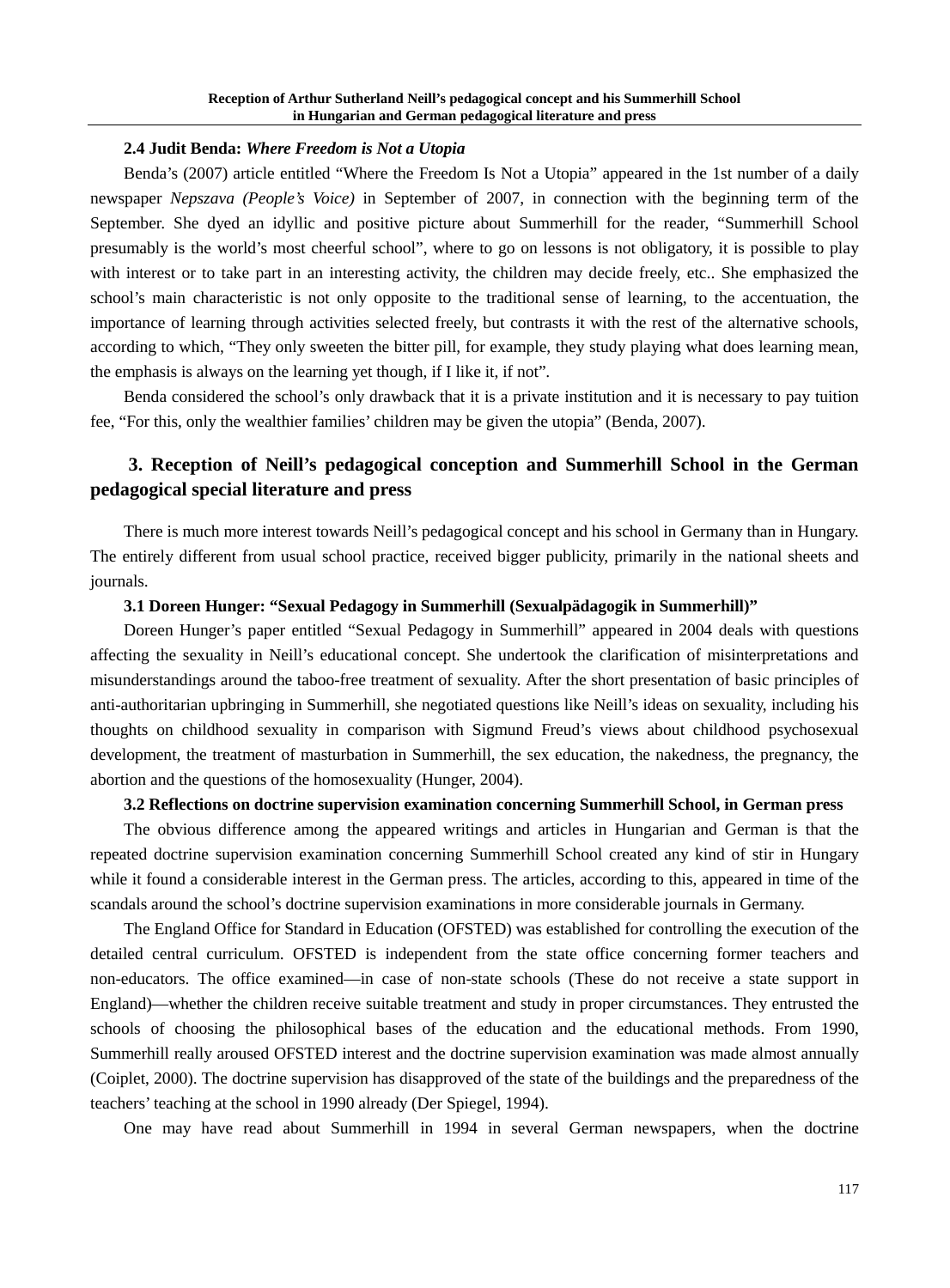supervision—according to the expectations of conservative educational policy tendency (they wished to return to the good old school)—made a newer examination in Summerhill (Welt, 1994; Frankfurter, R., 1994; Frankfurter, A. Z., 1994; Der Spiegel, 1994; dpa-Dienst, 1994). The doctrine supervision disapproved the foulmouthed speech, the lag of the students' school successfulness from state institutions' students, and that the children were absent too much from the lessons (Der Spiegel, 1994). The school received serial examinations under the Blair-government's time from 1997, which was visible in the increasing number of the articles appeared in press on Summerhill. The school got an ultimatum in 1999 as the result of the doctrine supervision's examinations. The report objected that the children have been confusing the idleness with the practice of the personal freedom, and their knowledge of that was fractional. Their criticism was directed against Summerhill's fundamental philosophy, the free school visit (Jammers, 1999). Due to OFSTED's recommendations, the school's closure was ordered with reason of neither upbringing nor education is fruitful in the school. Present headmaster (Neill's daughter, Zoë Readhead) is in the interest of keeping school from closure, she have applied to the courts, where she gained a lawsuit. According to the decision, the doctrine supervision has not had the school closed and decreased the illegally frequent examinations onto the usual visits in every fifth year (Coiplet, 2000).

#### **3.3 Summerhill in German press**

The most often-used attributes, related to the school and its educational concept, are "the radical one, most radical, revolutionary, liberal", in writings in German, as it was visible in Hungarian, too. Reporting articles on Summerhill can be divided 2 groups in Germany. The bigger part of the writings, independently from date of appearance, informs about the school life and children admiringly, dyeing an idyllic and harmonic picture about Summerhill.

An article entitled "Die Freiheit ist das rascal" (The freedom the best one), which appeared in issue 16 of the daily newspaper *Der Spiegel* in November of 1998, manifests from the other writings, showing a distressing and negative picture of the institution: The school's buildings are "lived barracks", "the children dowdy, pale, they are bored and they do not know what to do with themselves". The teachers "earn half of their colleagues teaching at other schools, the empty classroom, or lesson held for an only student frustrates them; they live in caravans". The students' achievement was low; they do not make a career as an adult but some kind of creative work. The article presents the local government's work in an ironic key, where "the imposed punishment is paprika-cutting in the kitchen, in fair weather" (Zuber, 1998).

An article, also appeared in German newspaper *Der Spiegel* on May 7th, in 2007 about Summerhill School, writes at a more tactful voice. Readers get a picture from both negative and positive sides and the editorial goes into detail about doctrine supervision scandals and the lawsuit. It makes people see Summerhill through eyes of visitors and entrusts the parents, the reader, to shape own opinion based on their views and experiences. The judgment of the school's educational principles and practice depends absolutely on individual, what they expect from education and the school, and what is interpreted by them as education (Ehlers, 2007).

#### **4. Summary**

The common features of writings both in Hungarian and in German literature are using of attributes "radical one", "revolutionary", "most radical", the usage of word "liberal" in connection with Neill educational concept and Summerhill School. A further common feature is that, writings, presenting Summerhill's activity positively, dominate and in those works with a scientific claim, where Neill's (2005) views and his school are dealt with a